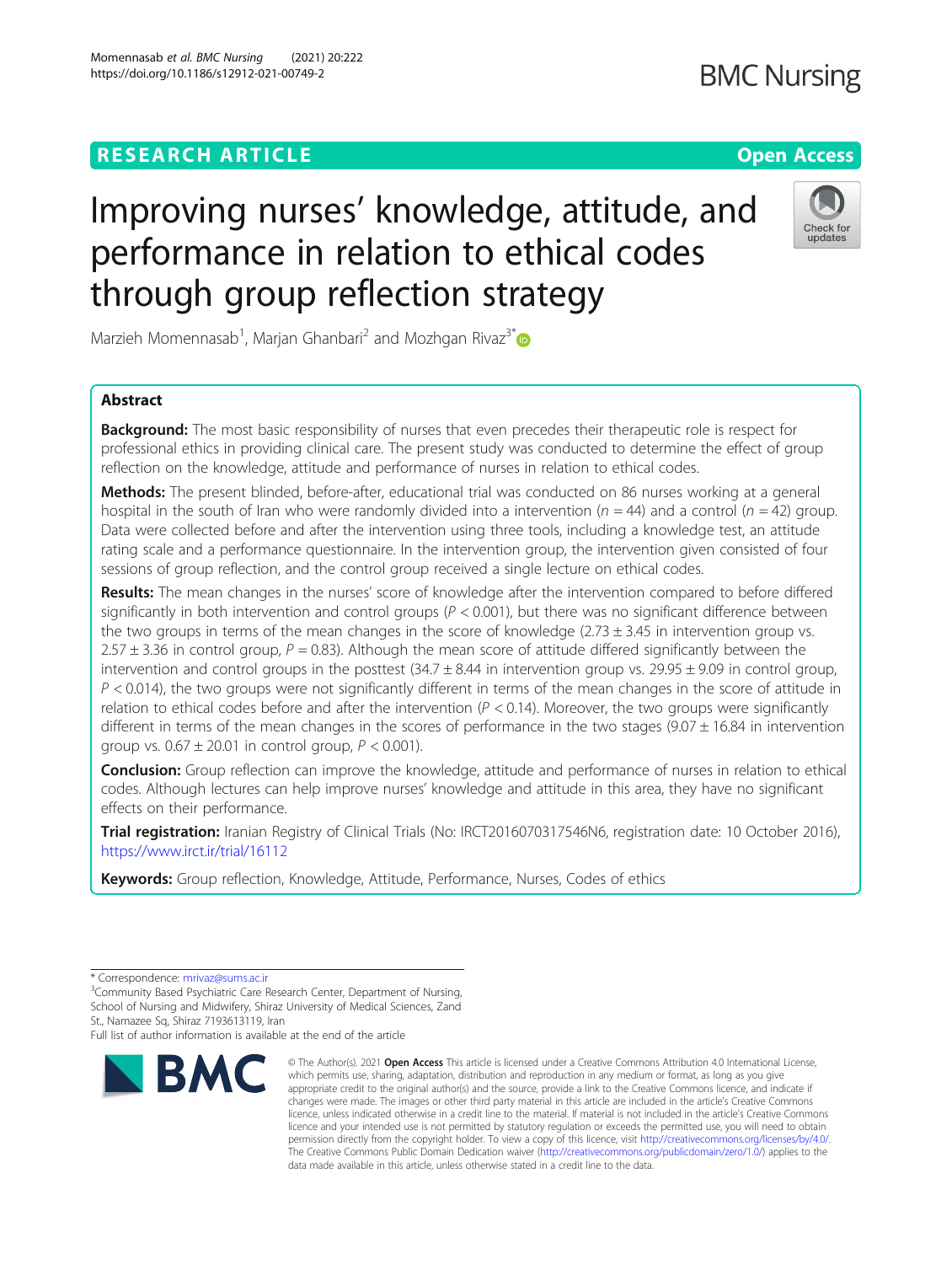# Background

Ethical codes are ethical values in academic and clinical settings and a prominent aspect of the nursing profession [[1\]](#page-6-0). These codes have been systematically developed in different countries throughout the world, and the Iranian Nursing Codes of Ethics was developed in 2010 with 12 values and 71 professional ethical codes in five domains and was completed and revised in 2012 [[2\]](#page-6-0).

Although Iran has developed systematic ethical codes for nurses, adherence to them in clinical settings has reportedly varied in different studies. Some have reported nurses' performance in this area as unfavorable or semifavorable  $[3, 4]$  $[3, 4]$  $[3, 4]$  $[3, 4]$  and others as desirable  $[5-7]$  $[5-7]$  $[5-7]$  $[5-7]$ . Performance is affected by the individual's knowledge and attitude, especially in the area of ethics, which is influenced by the cultural and social context [\[8](#page-7-0)]. One of the reasons for nurses' poor performance in the area of ethical codes is reportedly their lack of knowledge and inadequate training [[4](#page-6-0), [9,](#page-7-0) [10](#page-7-0)]. The notion that being a nurse enables the individual to have an ethical conduct without receiving any training is entirely unfounded [\[11](#page-7-0)]. The most important measure that should be taken in order to have capable and ethically-competent nurses who provide quality care is to establish and comply with the principles of professional performance through an emphasis on teaching ethical principles [[12,](#page-7-0) [13](#page-7-0)]. Studies have shown that ethical education has a significant positive effect on the promotion of nurses' ethical decisionmaking [[14](#page-7-0)–[16\]](#page-7-0).

In Iran "nursing ethics" was added as a specialized course to BSc nursing program from 2014. Before that there was no any independent course in this regard in any levels of nursing education and nursing students had been learned ethical issues through hidden curriculum [[17](#page-7-0)]. Because of this deficit in ethics education, nurses feel the need for training. In a study that investigated nursing ethics priorities on a national level in Iran, the results showed nursing ethics education is the second priority from the nurses' viewpoint [\[18](#page-7-0)]. This result revealed the importance of effective ethics education in nursing.

Training nurses should actively develop their independence, critical thinking, open-mindedness and sensitivity to others [\[19](#page-7-0), [20](#page-7-0)]. One way for active learning is through reflection. Reflection has been defined as a process of reviewing an experience in order to describe, analyze, and evaluate the performance [[21\]](#page-7-0). This method is a reshaping of experience to improve learning and performance and is effective in increasing nurses' awareness about and skills for clinical care and aims to improve their professional performance [\[22](#page-7-0)]. Reflection can also affect the individual's attitude [\[23](#page-7-0)] and is particularly important in relation to ethical performance, which is also related to social and cultural conditions [\[20](#page-7-0)].

Group reflection is a method of reflection in which, through working in a small group, learners can share their reflections [\[24](#page-7-0)] for purposes of education that refers to the participation of groups of people in offering different perspectives on a given problem for better and clearer learning [\[25\]](#page-7-0). Thus, in addition to enabling the individual to focus more on and review his experiences, group reflection facilitates the use of different people's views and perspectives [\[26,](#page-7-0) [27](#page-7-0)]. Studies have examined education through reflection and group reflection in different areas and have mostly demonstrated positive effects for these methods [\[25](#page-7-0), [28](#page-7-0), [29](#page-7-0)]. There are some models and frameworks to guide the reflective process. One of them that is used extensively in education and healthcare education.

is that developed by Graham Gibbs (1988) [\[24](#page-7-0)]. Gibbs' Reflective Cycle is an extension of Kolb's experiential learning cycle [[30\]](#page-7-0) and consist of six steps including description, feeling, evaluation, analysis, conclusion and action plan [[31](#page-7-0)].

Given that most studies conducted on the degree of compliance with ethical codes in nursing have been descriptive, and very few have been interventional (especially in the cultural and social context of Iran), more studies are required to examine the effect of different educational methods on the knowledge, attitude and performance of nurses in this area. The present study was therefore conducted to determine the effect of teaching nursing ethical codes using group reflection on the knowledge, attitude and performance of nurses.

# Methods

The present single-blind, before-after, educational trial was conducted in a hospital affiliated to Shiraz University of Medical Sciences in the south of Iran.

Based on a study conducted by Shadfard in 2014 [[32](#page-7-0)] and taking into account  $\alpha = 0.05$ ,  $\beta = 0.2$ , test power = 0.8 and potential withdrawal =10%, the sample size was determined as 45 per group. A total of 90 willing eligible nurses working at different wards of the described hospital were selected. The study inclusion criteria consisted of having a bachelor's degree or higher in nursing, a minimum of 1 month of work experience and not having attended courses on ethical codes from 1 year ago. The study exclusion criteria consisted of more than two sessions of absence from the reflection training, not participating in the pretest or posttest and withdrawal from the project.

To avoid the unwanted exchange of information between the groups during the study, multistage random sampling was performed. At first hospital wards were divided in to control and intervention groups by simple randomization. Participants from hemodialysis, CCU, emergency room, and medical wards were assigned in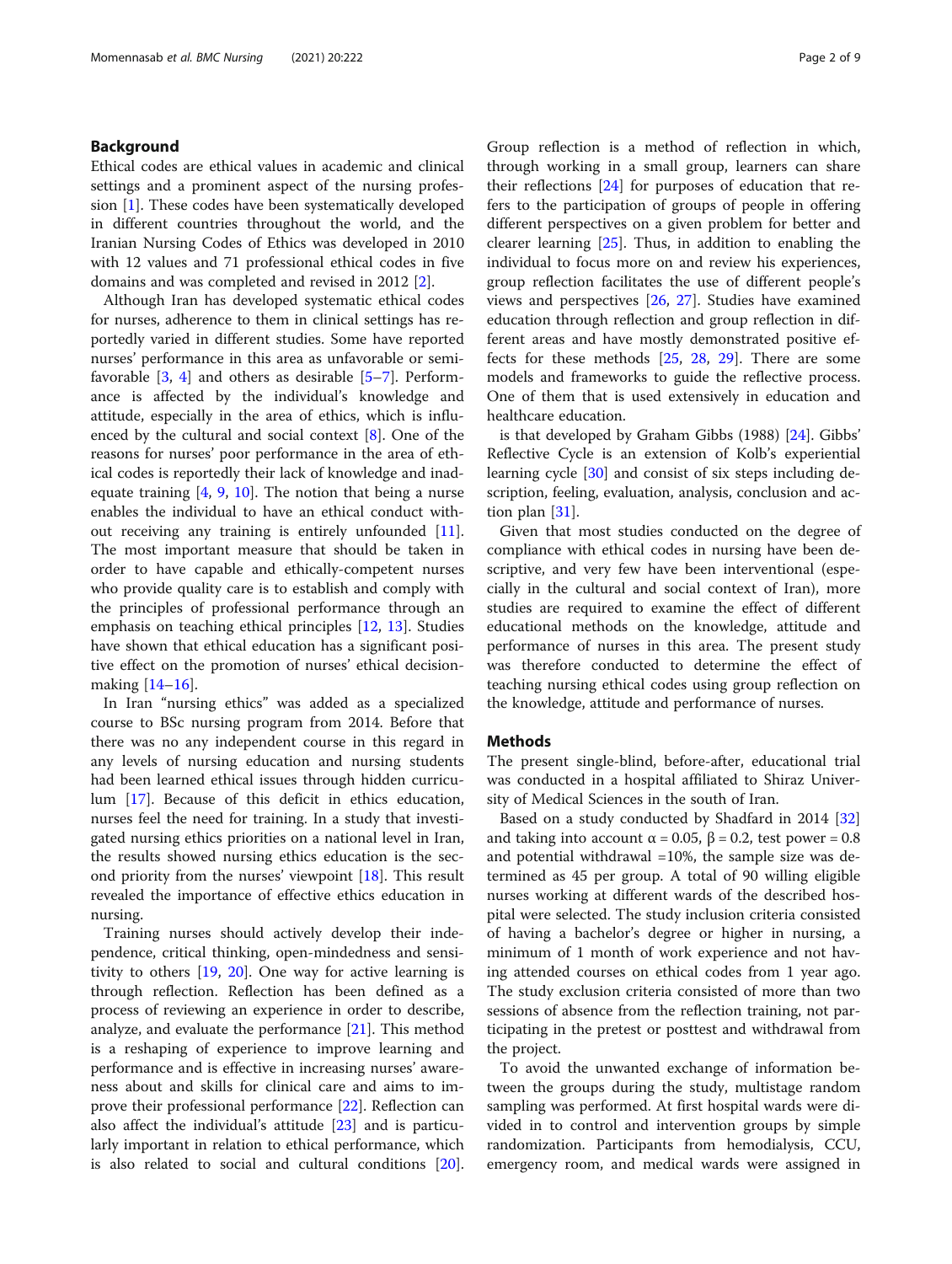control group and who from ICU, NICU, operating room, pediatrics, and surgical wards were assigned in intervention group. The number of participants from each ward was determined using quotas and then nurses were selected by systematic random approach from the list of nurses working in each ward. The willing candidates entered the study until the group sizes reached 45. In the course of the study, one subject from the intervention group (for absence from the reflection sessions) and three from the control group (for unwillingness to continue their cooperation) were excluded. Ultimately, the data of 86 nurses (44 in the intervention group and 42 in the control group) were analyzed (Fig. 1).

A demographic questionnaire, a knowledge test, an attitude rating scale and a performance questionnaire were used for data collection.

# The knowledge test

This test was prepared by the researchers based on the available literature on ethical codes and Iranian Nursing Codes of Ethics. It contained seven true/false items and 12 multiple choice items. For each item, the correct answer was given one point and the other answers were scored zero, making the minimum score zero and the maximum 19. To evaluate the content validity of the test, a qualitative content validity assessment was carried out and the questionnaire was distributed among 12 nursing ethics experts and their comments on the content and quality of the designed items were taken. To examine the questionnaire's reliability, the test-retest method was used. The questionnaire was completed by 21 nurses at the interval of 2 weeks. The Pearson correlation coefficient between the two tests was 0.9.

#### The attitude rating scale

This scale was developed by the researchers based on the relevant literature and contained 17 items scored based on a four-point Likert scale. The items assessed nurses' attitude on the necessity, significance and practicality of observing codes of ethics in providing patient care. Each item was scored from zero to three (from 'totally agree'  $=3$  to 'totally disagree'  $=0$ ), and the minimum score was zero and the maximum 51. To determine the content validity of the scale, the

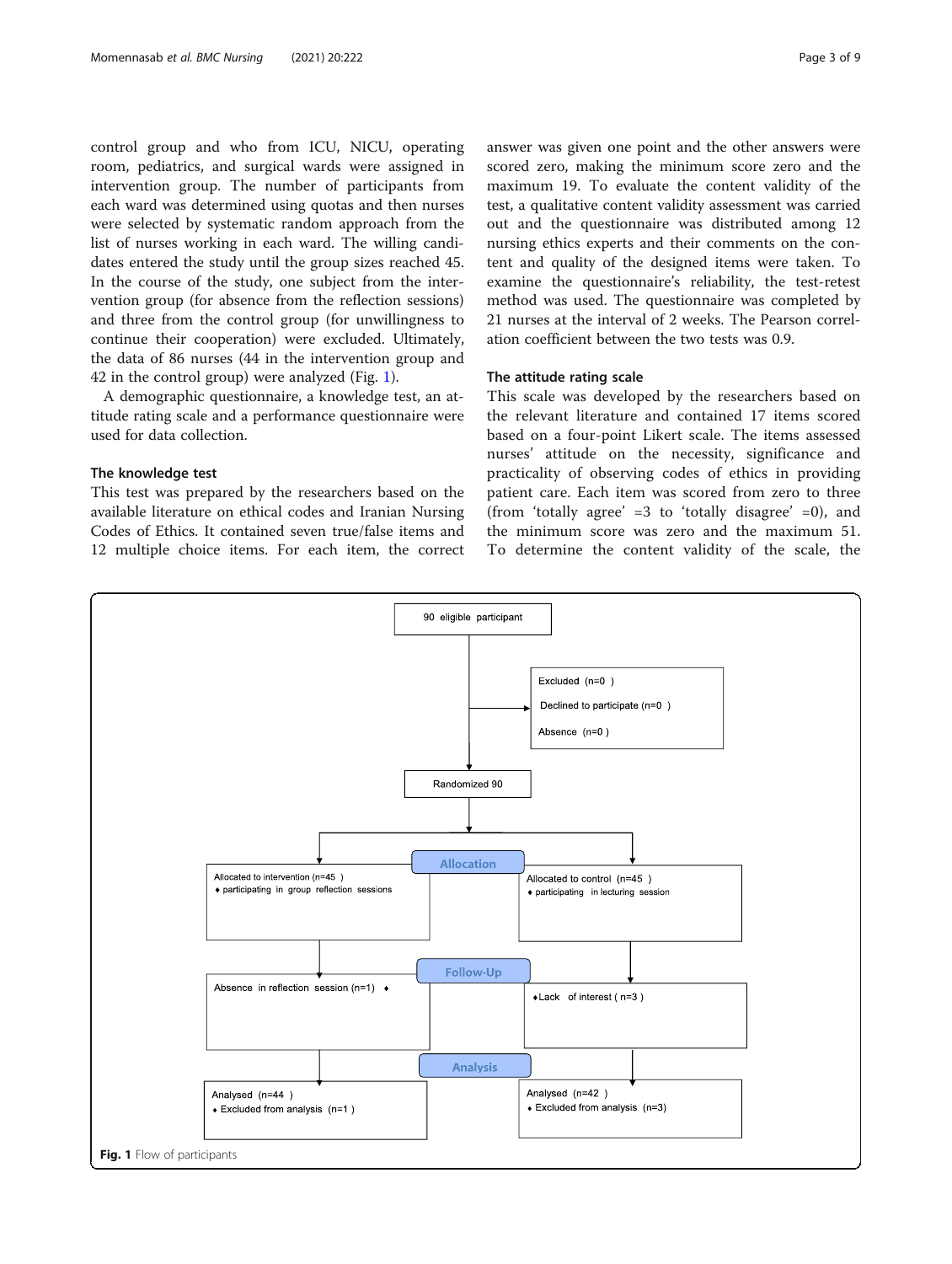Waltz and Bausell (1983) Content Validity Index (CVI) according to the views expressed by 12 nursing professors was used [[33\]](#page-7-0). For the reliability assessment, the test-retest method was performed and the scale was completed twice by 21 nurses at an interval of 2 weeks, and the Pearson correlation coefficient between the two tests was calculated as 0.94. Also, the Cronbach alpha coefficient of 0.76 showed the favorable internal consistency of the tool [[33\]](#page-7-0).

#### The performance questionnaire

In the present study, 'performance' indicates nurses' extent of observing ethical codes in providing clinical services. To this end, a questionnaire extracted from the Iranian Nursing Codes of Ethics (the section on Nurses and Practice with 23 codes) was used. This 26-item questionnaire was developed by Moemennsab et al. [\[6](#page-6-0)], and has a confirmed validity and reliability. Each item is scored from 0 for 'never' to 3 for 'always', and the minimum and maximum scores are zero and 78 [[6\]](#page-6-0). In the present study, the content validity of the tool was assessed with the views expressed by 12 nursing ethics experts. For the reliability assessment, the questionnaire was completed twice by 21 nurses at an interval of 2 weeks, and the Pearson correlation coefficient between the two tests was calculated as 0.98. Nurses who participated in the process of assessing the reliability of the questionnaires were not included in the study samples.

The nurses in both the intervention and control groups were first briefed on the study objectives and methods in a session and their informed consents were obtained. They then completed the knowledge, attitude and performance questionnaires. The performance questionnaire was also completed for each nurse by the ward's head-nurse, and the mean of the scores given by the nurses and the head-nurse was taken as the performance score of each subject. The intervention group was divided into five groups of nine, and 4 two-hour group reflection sessions were held for each group in the ward conference room. Each intervention group received two reflection sessions weekly. In each session, two scenarios about observing ethical codes were discussed and reflected on. The scenarios were based on the researchers' experiences and the Nursing Codes of Ethics and used the available resources and were approved by 12 professors at the school of nursing. These scenarios included clinically-tangible issues with which the personnel were faced on a daily basis and included topics such as the importance of obtaining informed consent, respect for the privacy of the patients and their confidentiality, preserving their right to autonomy and decision-making, respect for the patients' personal beliefs, preserving their right to choose to continue the treatment and choose a nurse, the respectful treatment of the patients and other colleagues, and refraining from the commercial promotion of any particular products. Seven questions were posed at the end of each scenario that debated and assessed the subjects' understandings, feelings, views and perspectives and potential decisions.

The reflection sessions were guided by the group leader (researcher) according to the Gibbs model. Gibbs' reflective circle involves description, feeling, evaluation, analysis, conclusion and action plan [\[31](#page-7-0)]. In line with this model, questions were asked about each scenario and put to debate. All the principles of group dynamics were fully observed. The control group also received a two-hour lecture by the researcher on issues related to nursing codes of ethics along with a Q&A and a slide show. The posttest was held in the intervention and control groups 1 month after the last session of group reflection. Moreover, the nurses' performance was assessed by their ward head-nurse, and the mean score of their performance was determined. To blind the study, the distribution and collection of the questionnaires and the statistical analysis of their data were performed by people blinded to the grouping. By the end of the educational intervention and after the posttest, all the participants in both groups were given the discussed scenarios and an educational booklet and a book on nursing ethics.

#### Ethical considerations

This study was approved by the research ethics committee of Shiraz University of Medical Sciences (No: IR.SUMS.REC.1395.55). It was also registered in the Iranian Registry of Clinical Trials (No: IRCT2016070317546N6). After receiving explanations about the study, all participants signed a written consent form. They were assured that rejecting participation in the study would have no effect on their professional status and their data would be keptconfidential and anonymous.

#### Statistical analysis

Data were analyzed by the software SPSS version 21.0 for Windowssoftware package. Descriptive statistics were used to describe the characteristics ofnurses and for comparisons between groups, chi-square, and independent-samples t-test were used. For all tests, results were considered statistically significant at  $p < 0.05$ .

# Results

The majority of the participants (82.6%) were female, married (64%) and had a bachelor's degree in nursing (97.7%). The nurses were aged 23 to 47 with a mean (SD) of 30.55 (5.06) years. The mean (SD) of the nurses' work experience was 6.5 (8.74) years in the intervention group and 7 (8.74) years in the control group. There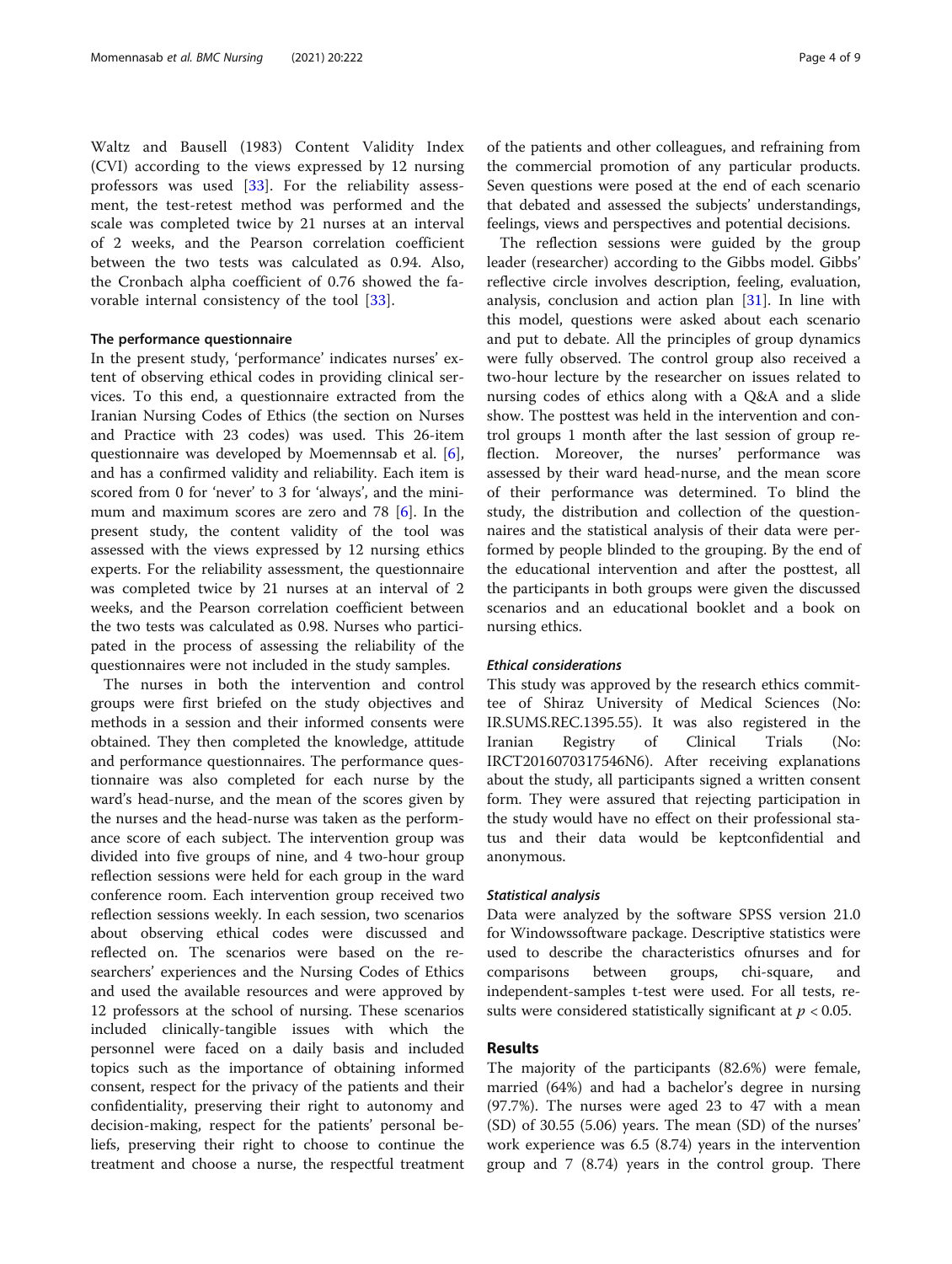were no significant differences between the two groups of nurses in terms of age, gender, marital status, academic qualifications or work experience (Table 1).

There was no significant difference between the intervention and control groups in terms of the mean score of knowledge before the intervention, but after the intervention, the mean score of knowledge increased in both groups, and the independent t-test showed significant differences between the two groups after the intervention ( $P < 0.001$ ). The independent t-test showed no significant differences between the two groups in terms of the mean changes in the score of knowledge  $(2.73 \pm 3.45)$ in intervention group vs.  $2.57 \pm 3.36$  in control group,  $P = 0.83$ ). In other words, teaching ethical codes using group reflection and lecture increased the nurses' ethical knowledge (Table [2](#page-5-0)).

The independent t-test showed no significant differences between the two groups in terms of the mean score of attitude before the intervention, but this difference was significant after the intervention  $(34.7 \pm 8.44)$  in intervention group vs.  $29.95 \pm 9.09$  in control group,  $P \lt \sqrt{P}$ 0.014). In the intervention group, the mean score of attitude showed a significant difference in the posttest compared to the pretest ( $P = 0.001$ ), but no such significant difference was observed in the control group ( $P = 0.133$ ; Table [2\)](#page-5-0). Nevertheless, no significant differences were observed between the two groups in terms of the mean changes in the scores of attitude before and after the intervention ( $P = 0.14$ ; Table [2\)](#page-5-0).

The majority of the nurses in the intervention group (84%) believed, in the pretest stage, that observing ethical codes slowed them down, but in the posttest, only 21% of them still held this belief. In the pretest, 33 and 40% of the nurses totally agreed with the items

"Observing ethical codes increases patient satisfaction" and "Observing ethical codes leads to professional improvement", which increased to 72 and 76% in the posttest.

No significant differences were observed between the two groups before the intervention in terms of the mean score of performance, but the paired t-test showed a significant difference in the intervention group before and after the intervention ( $P = 0.001$ ), while this difference was not significant in the control group ( $P = 0.077$ ). The two groups were also significantly different in terms of the mean changes in their performance scores before and after intervention  $(9.07 \pm 16.84)$  in intervention group vs.  $0.67 \pm 20.018$  $0.67 \pm 20.018$  $0.67 \pm 20.018$  in control group,  $P = 0.038$ ; Table 2). No significant relationships were observed in the present study between the changes in the scores of knowledge, attitude and performance and any of the personal demographic characteristics.

# Discussion

The present findings showed that both group reflection and lecture are effective strategies for promoting nurses' knowledge of ethical codes. The results of other studies also confirm the positive effects of education through different educational strategies on nurses' knowledge of ethics. In accordance with present study the results of some other studies showed lecture have had similar cognitive learning outcomes in ethics education to some studentcentered learning strategies such as problem- based [[34,](#page-7-0) [35](#page-7-0)] or team- based learning [[36\]](#page-7-0). The results obtained by Farid et al. (2011) showed that teaching ethical principles by different methods can increase nurses' knowledge of ethical issues and can improve

**Table 1** Demographic characteristics of subjects in the two intervention and control groups

| <b>Characteristics</b>       | All subjects | Intervention) $n = 44$ ) | Control) $n = 44$ ) | P-value              |
|------------------------------|--------------|--------------------------|---------------------|----------------------|
| Age (years)                  |              |                          |                     |                      |
| Mean (SD)                    | 30.55 (5.06) | 30.15 (4.96)             | 30.95(5.17)         | $0.470$ <sup>a</sup> |
| Years of work (years)        |              |                          |                     |                      |
| Mean (SD)                    | 6.75(8.74)   | 6.5(8.74)                | 7(8.74)             | $0.623$ <sup>a</sup> |
| Sex $n$ $(\%)$               |              |                          |                     |                      |
| male                         | 15(17.5)     | 10(22.7)                 | 5(11.9)             |                      |
| female                       | 71(82.5)     | 34 (77.3)                | 37 (88.1)           | $0.183^{b}$          |
| n (%) Marital status         |              |                          |                     |                      |
| single                       | 31(36.1)     | 19 (43.2)                | 12(28.6)            |                      |
| married                      | 55 (63.9)    | 25(56.8)                 | 30(71.4)            | $0.185^{b}$          |
| Educational level n (%)      |              |                          |                     |                      |
| baccalaureate                | 84 (6.97)    | 43 (97.7)                | 41(97.6)            |                      |
| postgraduate                 | 2(2.4)       | 1(2.3)                   | 1(2.4)              | $1.000$ b            |
| <sup>a</sup> Chi-square test |              |                          |                     |                      |

<sup>b</sup>Independent t-test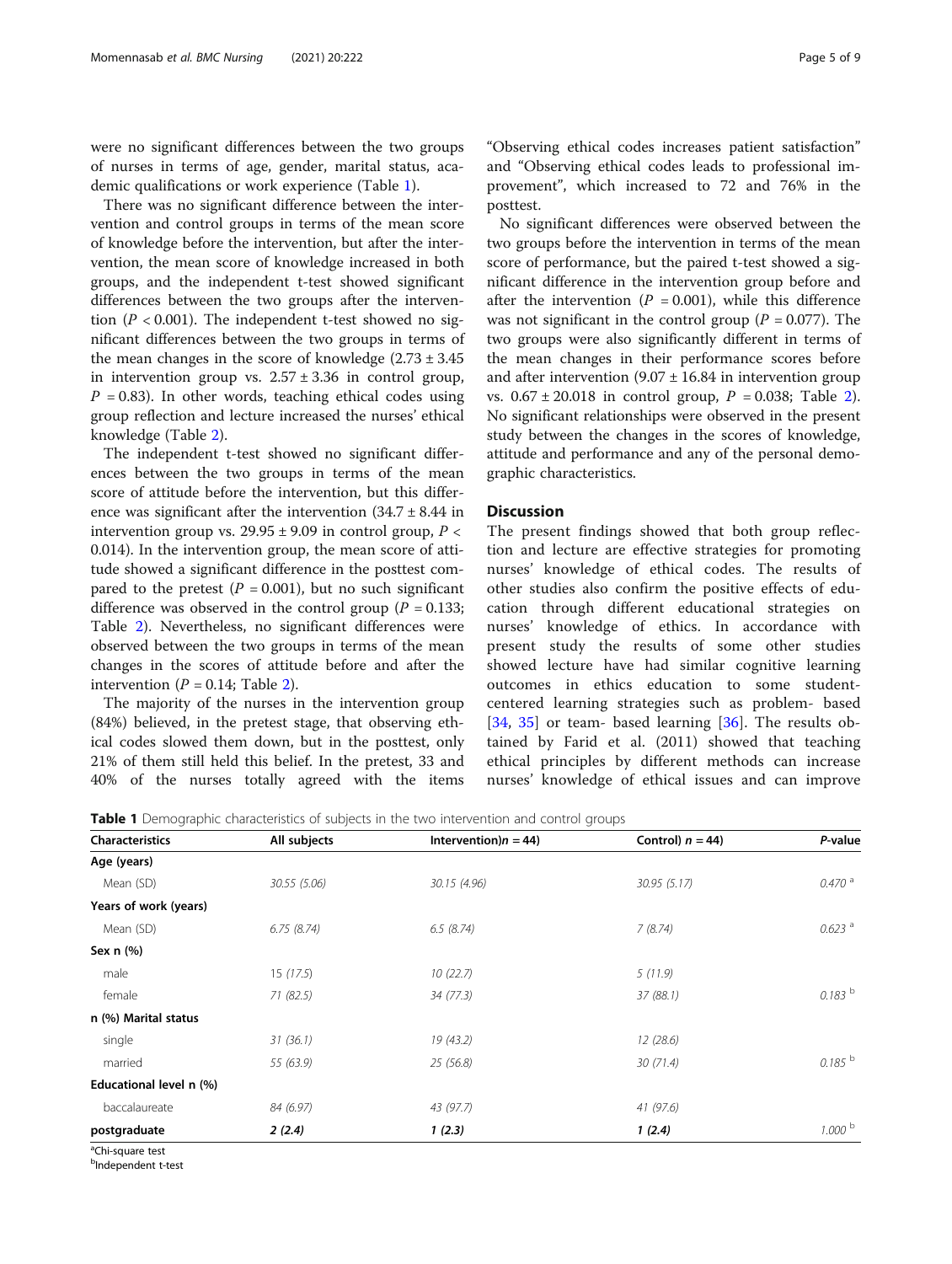| <b>Variables</b> | Group                | Pretest<br>mean | Post-test<br>mean | Mean change  | P-value <sup>a</sup> |
|------------------|----------------------|-----------------|-------------------|--------------|----------------------|
| Knowledge        | intervention         | 10.50 (2.73)    | 13.22(3)          | 2.73(3.45)   | 0.001                |
|                  | control              | 10.23 (2.22)    | 12.80(3.11)       | 2.57(3.36)   | 0.001                |
|                  | P-value <sup>b</sup> | 0.628           | 0.578             | 0.83         |                      |
| <b>Attitude</b>  | intervention         | 29.63 (7.49)    | 34.70 (8.44)      | 5.06 (8.99)  | 0.001                |
|                  | control              | 27.78 (5.49)    | 29.95 (9.09)      | 2.17(9.15)   | 0.133                |
|                  | P-value <sup>b</sup> | 0.197           | 0.014             | 0.14         |                      |
| Performance      | intervention         | 35.79 (9.49)    | 45.46 (11.39)     | 9.07 (16.84) | 0.001                |
|                  | control              | 35.20 (7.28)    | 38.78 (11.31)     | 0.67(20.018) | 0.077                |
|                  | P-value <sup>b</sup> | 0.747           | 0.008             | 0.038        |                      |

<span id="page-5-0"></span>Table 2 Comparison of the variable scores among two intervention and control groups

<sup>a</sup>paired t-test

<sup>b</sup>Independent t- test

their ethical judgment [\[37](#page-7-0)]. Many studies have shown that teaching ethics has a significant positive effect on nurses' ethical decision-making [[14,](#page-7-0) [38](#page-7-0), [39\]](#page-7-0). Accordingly, Cusveller (2012) considers ethical knowledge one of the factors affecting nurses' participation in solving ethical challenges [\[40](#page-7-0)].

Teaching ethical codes through group reflection was also effective in improving the nurses' attitude. The mean changes in the scores of attitude before and after the intervention did not differ significantly between the two groups, which shows that teaching through lectures has also been able to improve nurses' attitude. The results of another study conducted in Iran showed that teaching ethical codes changes the attitude of nurses toward these codes and consequently strengthens their commitment to ethics in providing care [[41](#page-7-0)]. The results obtained by McCrink (2011) revealed that teaching ethics to nursing students deepens their attitude toward ethical issues [[42\]](#page-7-0). Nurses with a poor attitude toward ethical issues often have a poor knowledge about the subject [[43\]](#page-7-0). Meanwhile, reinforcing nurses' attitude toward ethical codes is regarded as a key predicting factor in the nurses' commitment to ethical care  $[42]$  $[42]$  $[42]$ . If the aim is to change attitudes, various effective strategies should be used to pave the way for raising awareness and knowledge and consequently improving attitude, so that the best performance and conduct can be achieved [\[44\]](#page-7-0). The results of one study showed that different teaching methods have different effects on people's attitude, and compared to lectures and role-play, group discussion has a more significant effect  $[45]$  $[45]$  $[45]$ . The reason for the effect of lecturing on nurses' attitude in the present study may be that the nurses in this center had never been systematically exposed to the codes of nursing ethics and professional ethics, and this intervention was effectively their first exposure

and thus managed to promote their knowledge and attitude in this area.

This educational course on ethical codes using group reflection improved the nurses' performance in the intervention group. The results of other studies also show the effectiveness of educational courses in improving nurses' ethical performance [[46](#page-7-0)–[49](#page-7-0)]. The results obtained in a study conducted by Jafarimanesh et al. showed that, although the mean score of compliance with ethical codes in nursing students who had attended ethical training courses was higher compared to the control group, the difference between them was not statistically significant  $[50]$  $[50]$  $[50]$ . The results of another study showed that, although teaching ethics to nursing students enabled them to identify ethical violations in the workplace, this training had no effect on their ethical sensitivity [[48](#page-7-0)]. The disparity of findings observed may owe to the different teaching methods used.

According to some studies, teaching ethics in a group setting is more effective than the use of other methods  $[26, 47, 49, 51-53]$  $[26, 47, 49, 51-53]$  $[26, 47, 49, 51-53]$  $[26, 47, 49, 51-53]$  $[26, 47, 49, 51-53]$  $[26, 47, 49, 51-53]$  $[26, 47, 49, 51-53]$  $[26, 47, 49, 51-53]$  $[26, 47, 49, 51-53]$  $[26, 47, 49, 51-53]$  $[26, 47, 49, 51-53]$ . In the present study, teaching by group reflection had positive effects on the knowledge, attitude and performance of nurses in relation to the codes of ethics. Group reflection is a student-centered teaching method that has been found beneficial to the development of critical thinking and the improvement of ethical decision-making skills [\[26](#page-7-0), [27\]](#page-7-0). Using these innovative methods increases participants' thinking skills and allows them to convey and reflect their experiences and have a more in-depth learning beyond the existing cultural and preferential barriers [[54\]](#page-8-0). By enabling reflection on past experiences and performances, group reflection facilitates internal judgment. Furthermore, by observing other people's points of view, people can think about and reflect on problems from different angles. In one study, Callister et al. (2009) concluded that guided reflection effectively reinforces students' critical thinking and ethical reasoning [\[26\]](#page-7-0). The results obtained by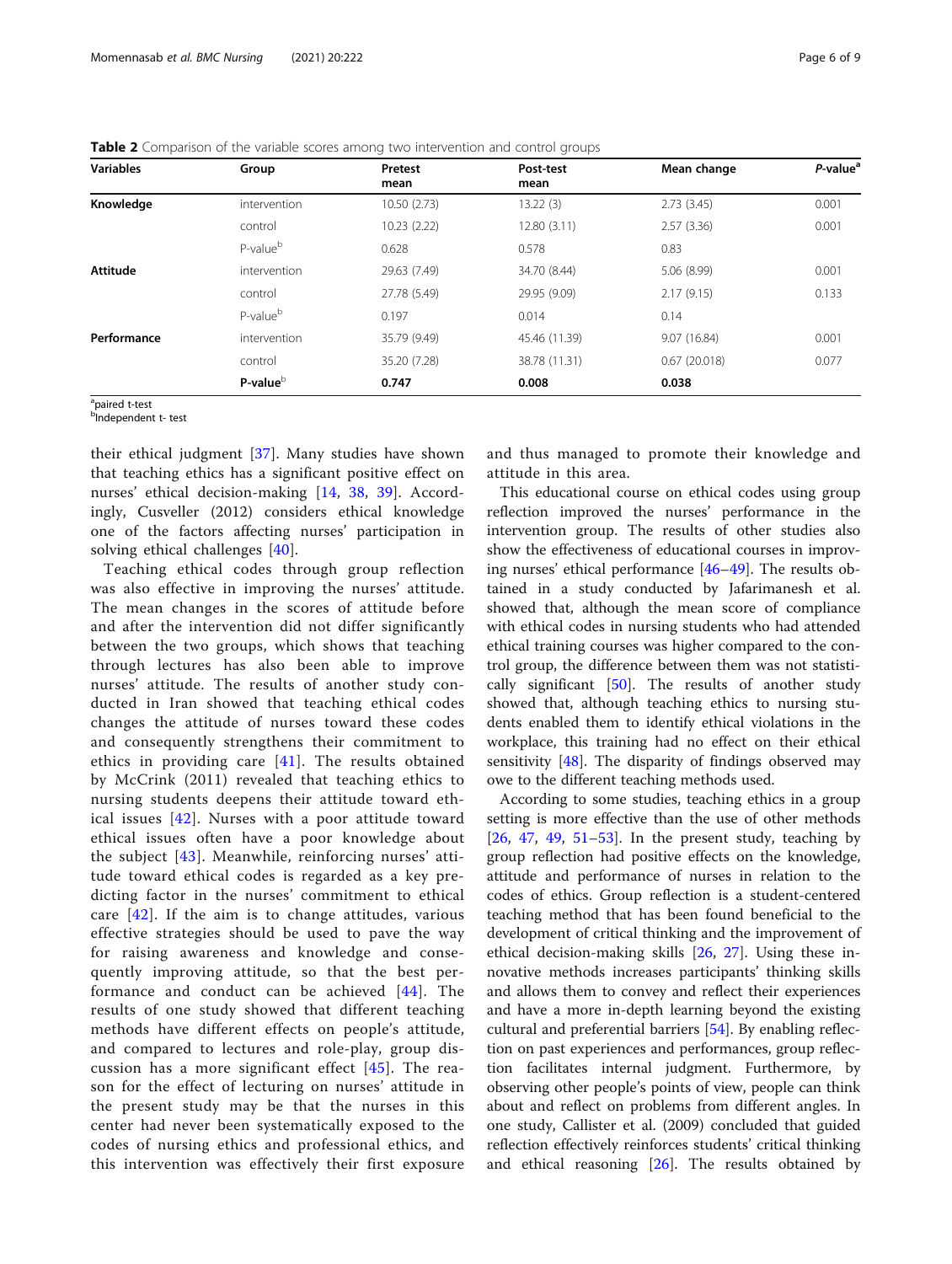<span id="page-6-0"></span>Kalaitzidis et al. (2012) showed that critical thinking and problem-solving skills are strengthened in nursing students who learn ethical codes through discussions and debates about simulated scenarios and talking about other people's experiences [[55](#page-8-0)]. These benefits of group reflection make it a useful and applicable teachinglearning strategy for ethical education in nursing, especially for improving nurses' ethical performance.

In the present study, the lecture method was also able to improve the learners' knowledge and attitude, but their performance remained unchanged. Since the goal of teaching is to improve awareness, change attitude and thereby behavior, active teaching methods with group participation that enable a longer-lasting learning are essential [\[56](#page-8-0), [57](#page-8-0)]. It can be concluded that teaching ethical codes by group reflection is an efficient and economical method for teaching ethics to nurses that can improve their knowledge, attitude and performance.

In the present study, no significant relationships were observed between participants' personal demographic and professional characteristics and the changes in their scores of knowledge, attitude and performance, which means that participants' characteristics did not affect the study findings. Other studies have reported different results regarding the relationship between participants' demographic variables and their ethical knowledge and attitude [\[41](#page-7-0), [46,](#page-7-0) [58\]](#page-8-0).

One of the limitations of this study was that the study setting was confined to only one health center, which undermines the generalizability of the results. Future studies are therefore recommended to be conducted on larger groups of nurses from a greater diversity of health centers. Although attempts were made to select the intervention and control groups from different wards, and although the participants were asked not to exchange information with each other, such exchange may have happened in some cases, and this limitation was beyond the researcher's control.

# Conclusion

The present study showed that group reflection on the ethical codes of nursing improves nurses' knowledge, attitude and performance, and this method was found to be more effective than traditional teaching methods such as lectures. This active teaching method, which can be implemented with minimal equipment, can be used to improve nurses' commitment to nursing codes of ethics. The results of this study guide nursing managers for increasing nurses' ethical performance using group reflection in continuous education courses. Nonetheless, traditional methods such as lectures can also be effective to a degree in cases where group reflection is not possible, since these methods also increase nurses' knowledge about ethical issues.

#### Acknowledgments

This manuscript was derived from the thesis written by Mrs. Marjan Ghanbari for Master's degree in medical-surgical Nursing. The authors would like to thank the Ghaem hospital managers and nurses who kindly took part in this investigation.

#### Authors' contributions

MM, MGh, and MR were responsible for the study conception and design; MGH performed the data collection; MM and MGh performed the data analysis; MM, and MGh were responsible for the drafting of the manuscript; MM, MGh, and MR made critical revisions to the paper for important intellectual content. All authors have read and approved the manuscript.

#### Funding

This article was extracted from a Ms. dissertation in medical-surgical nursing, which was financially supported by the Research Vice-chancellor of Shiraz University of Medical Sciences (grant No. 11293). The funder had no role in the design of the study, nor in the collection, analysis, and interpretation of the data and in writing the manuscript.

#### Availability of data and materials

Data available by contacting the corresponding author.

#### Declarations

#### Ethics approval and consent to participate

This study was approved by the research ethics committee of Shiraz University of Medical Sciences (No: IR.SUMS.REC.1395.55). It was also registered in the Iranian Registry of Clinical Trials (No: IRCT2016070317546N6). After receiving explanations about the study, all participants signed a written consent form. They were assured that rejecting participation in the study would have no effect on their professional status and their data would be keptconfidential and anonymous.

### Consent for publication

Not Applicable.

#### Competing interests

The authors declare there are no competing interests.

#### Author details

<sup>1</sup>Department of Nursing, School of Nursing and Midwifery, Shiraz University of Medical Sciences, Shiraz, Iran. <sup>2</sup>School of Nursing and Midwifery, Shiraz University of Medical Sciences, Shiraz, Iran. <sup>3</sup> Community Based Psychiatric Care Research Center, Department of Nursing, School of Nursing and Midwifery, Shiraz University of Medical Sciences, Zand St., Namazee Sq, Shiraz 7193613119, Iran.

#### Received: 29 September 2020 Accepted: 22 October 2021 Published online: 06 November 2021

#### References

- 1. Zahedi F, Sanjari M, Aala M, Peymani M, Aramesh K, Parsapour A, et al. The Code of Ethics for Nurses. Iran J Public Health. 2013;42(Supple. 1):1–8.
- 2. Nursing Ethics codes in Islamic Republic of Iran. Iranian Nursing Organization. Available in <http://ino.ir/tabid/40/ctl/Article> View/mid/384/ articled/1074/language/fa\_IR. [ in persian ] 2010.
- 3. Zirak M, Moghaddsiyan S, Abdollahzadeh F, Rahmani A. Moral Development of Nursing Students of Tabriz University of Medical Sciences. Iran J Med Ethics History Med. 2011;4(7):10–9 [in Farsi, English abstract].
- 4. Mohajjel-Aghdam A, Hassankhani H, Zamanzadeh V, Khameneh S, Moghaddam S. Knowledge and performance about nursing ethic codes from Nurses' and Patients' perspective in Tabriz teaching hospitals, Iran. J Caring Sci. 2013;2(3):219–27. [https://doi.org/10.5681/jcs.2013.027.](https://doi.org/10.5681/jcs.2013.027)
- 5. Mohajjel Aghdam A, Hassankhani H, Zamanzadeh H, Khameneh S, Moghaddam S. Knowledge and Practice of Nursing Code of Ethics for Nurses to Hospitals in Tabriz , Iran. J Med History. 2012;5(17):113–40 [in persian].
- 6. Momennasab M, Rahmanian Kooshkaky A, Torabi Zadeh K. Comparison of Commitment to Nursing Practice Ethical Code from the Viewpoint of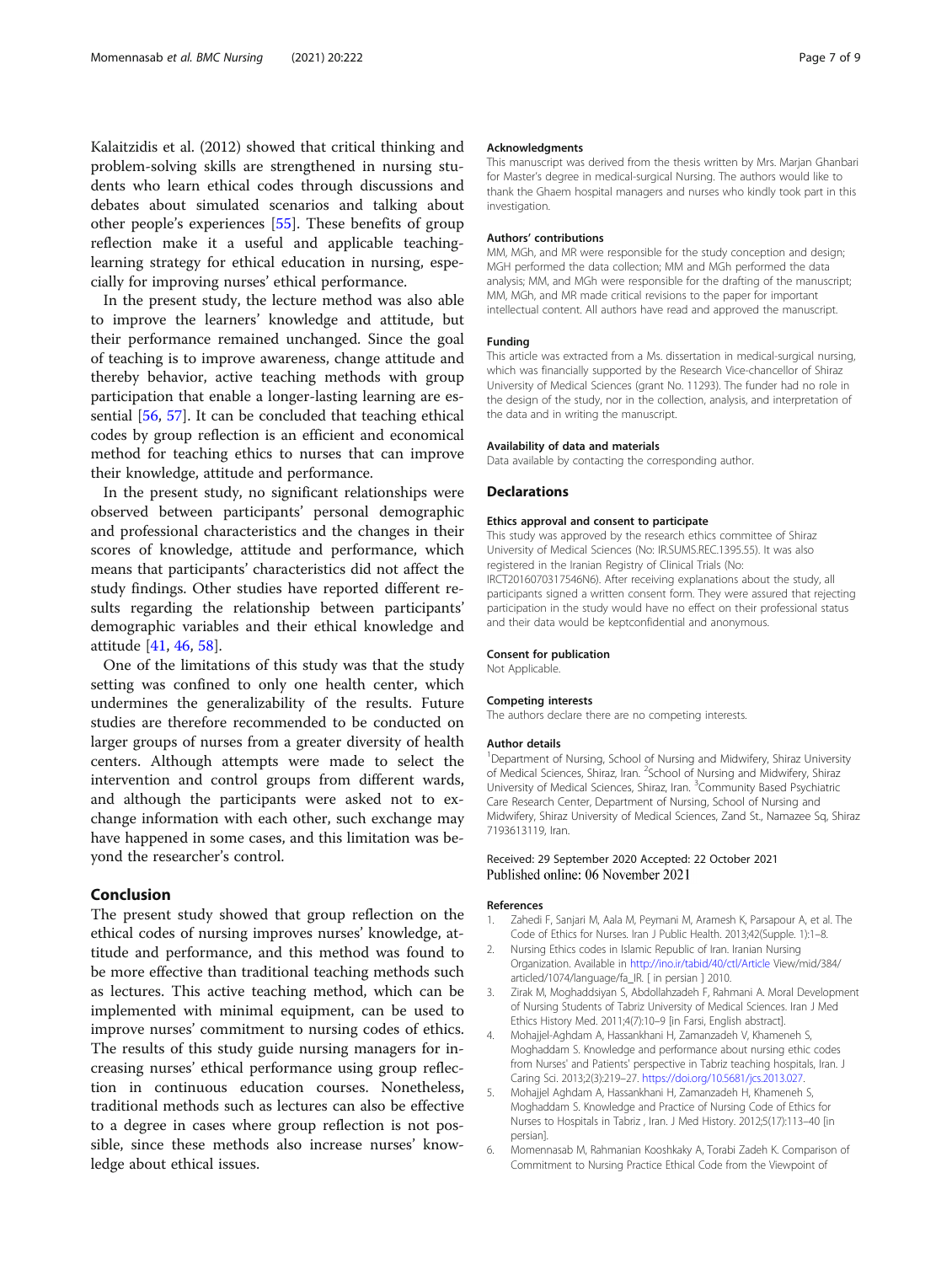<span id="page-7-0"></span>Patient, Nurses and Nursing Managers in General Wards of Educational Hospitals, Shiraz. Nursing Ethics. 2015: [in persian].

- 7. Bijani M, Ghodsbin F, Javanmardi Fard S, Shirazi F, Sharif F, Tehranineshat B. An evaluation of adherence to ethical codes among nurses and nursing students. J Med Ethics History Med. 2017;10(6):2–8.
- 8. Barroso C, Abureu W. Developing ethical thinking in clinical setting: a Cace study. Nurs Ethics. 2015;17(2):661–7.
- 9. Keçeci A, Bulduk S, Oruc D, Çelik S. Academic dishonesty among nursing students: a descriptive study. Nurs Ethics. 2011;18(5):725–33. [https://doi.](https://doi.org/10.1177/0969733011408042) [org/10.1177/0969733011408042.](https://doi.org/10.1177/0969733011408042)
- 10. Abedi G, Shojaee J, Moosazadeh M, Rostami F, Nadi A, Abedini E, et al. Awareness and Observance of Patient Rights from the Perspective of Iranian Patients: A Systematic Review and Meta-Analysis. Iran J Med Sci. 2017;42(3): 227–34.
- 11. Sadeghi R, Ashktorab T. Ethical Problems of Observed by Nursing Students: a Qualitative Research. J Med Ethics History Med. 2011;5(12):44–66 [in persian].
- 12. Klimova BF, Semradova I. Innovation in tertiary education and professional codes of ethics. Procedia Soc Behav Sci. 2013;83(11):161–4. [https://doi.org/1](https://doi.org/10.1016/j.sbspro.2013.06.031) [0.1016/j.sbspro.2013.06.031](https://doi.org/10.1016/j.sbspro.2013.06.031).
- 13. Jafari H, Khatony A, Abdi A, Jafari F. Nursing and midwifery students' attitudes towards principles of medical ethics in Kermanshah. Iran BMC Medical Ethics. 2019;20(26):1–6. [https://doi.org/10.1186/s12910-019-0364-z.](https://doi.org/10.1186/s12910-019-0364-z)
- 14. Poorbandbeni ME, Sadeghi R, Salsali M, Borhani F. Factors Influencing Nurses' Active Participation in Solving Ethical Problems Encountered in Clinical Practice. J Faculty Nurs Midwife Uremieh. 2013;11(4):42–54 [in persian].
- 15. Zirak M, Moghadasian S, Abdollahzadeh F, Rahmani A. The Study of Level of Ethical Development in Nurses Working in Training-Treatment Hospitals Affiliated in Tabriz University of Medical Sciences, Tabriz, Iran. Iran J Med Ethics History Med. 2012;6(3):9–17 [in Farsi, English abstract].
- 16. Jahanpour F, Paimard A, Pouladi S, Azodi F, Shayan P, Azodi P, et al. Comparing the durability of professional ethics' learning in two methods of group discussion and multimedia software. Res J Med Sci. 2016;10(3):120–3.
- 17. Abbaszadeh A, Torabi M, Borhani F, Shamsaie F. The place of ethics education in nursing in Iran. Akhlagh-e Zisti (ie, Bioethics Journal). 2016; 5(17):117–46 [in Persian].
- 18. Afshar L, Joolaee S, Vaskouei K, Bagheri A. Nursing ethics priorities from nurses' aspects: a national study. Med Ethics History Med. 2013;6(3):54–63 [in Persian].
- 19. Moattari M, Abedi H. Nursing Students Experiences in Reflective Thinking: a Qualitative Study. Iran J Med Educ. 2008;8(1):101–12 [in persian].
- 20. Abedini Z, Jafarbeglu E, Raeesi M, Dadkhah TT. The effect of reflection in nursing education : nursing students. Iran J Nurs. 2011;71(24):74–82 [in persian].
- 21. Fowler J. Experiential learning and its Faciliation. Nurs Educ Today. 2010; 28(4):427–60. <https://doi.org/10.1016/j.nedt.2007.07.007>.
- 22. Chong M. Is reflective practice a useful task for students nurses? Asian Nurs Res. 2009;3(3):20–120. [https://doi.org/10.1016/S1976-131](https://doi.org/10.1016/S1976-1317(09)60022-0) [7\(09\)60022-0](https://doi.org/10.1016/S1976-1317(09)60022-0).
- 23. Carthy M, Jane CI, Touhy D. Lecturers Expriences of facilitating guided group reflection with pre-registration BSc nursing students. Nurs Ethics. 2013;33(12):36–40.
- 24. Grant A, McKimm J, Murphy F. Developing reflective practice: a guide for medical students, doctors and teachers Chichester: ohn Wiley & Sons, ltd; 2017.
- 25. Ghasemi AM. The effect of group reflection on thinking styles and critical thinking skills in nursing of Alzahra heart center shiraz [thesis for MS of nursing [in persian]]. Shiraz: Shiraz University of Medical Science; 2012.
- 26. Callister LC, Luthy KE, Thompson P, Memmott RJ. Ethical Reasoning in Baccalaureate Nursing Students. Nurs Ethics. 2009;16(4):501–7. [https://doi.](https://doi.org/10.1177/0969733009104612) [org/10.1177/0969733009104612.](https://doi.org/10.1177/0969733009104612)
- 27. Dinc L, Gorgula RS. Teaching Ethics in Nursing. Nurs Ethics. 2002;9(3):261–9. <https://doi.org/10.1177/096973300200900305>.
- 28. Laranjeira C. A ethical reflection about nursing Care in Terminal Diseases: a Portuguese report. Eur Psychiatry. 2015;30(4):330–416. [https://doi.org/10.101](https://doi.org/10.1016/S0924-9338(15)31871-X) [6/S0924-9338\(15\)31871-X.](https://doi.org/10.1016/S0924-9338(15)31871-X)
- 29. Bulman C, Lathlean J, Gobbi M. The concept of reflection in nursing: qualitative findings on student and teacher perspectives. Nurs Educ Today. 2012;32(5):8–13. <https://doi.org/10.1016/j.nedt.2011.10.007>.
- 30. Potter C. Leadership development: an applied comparison of Gibbs' reflective cycle and Scharmer's theory U. Potter. 2015;47(6):336–42. [https://](https://doi.org/10.1108/ICT-03-2015-0024) [doi.org/10.1108/ICT-03-2015-0024](https://doi.org/10.1108/ICT-03-2015-0024).
- 31. O'Connor A. The use of reflective practice on critical incidents, in a neonatal setting, to enhance nursing practice. J Neonatal Nursing. 2008;14(3):87–93. [https://doi.org/10.1016/j.jnn.2007.12.014.](https://doi.org/10.1016/j.jnn.2007.12.014)
- 32. Shad FZ. The effect of group reflection toward spiritual care on nursing Students' spiritual well-being and their Prespective in Shiraz University of medical science thesis for MS of nursing [in persian]: Shiraz University of medical science; 2014.
- 33. Polit DF, Beck CT. The content validity index: are you sure know What's being Repored? Critique and recommendations. Res Nurs Health. 2006;29(5): 489–586. <https://doi.org/10.1002/nur.20147>.
- 34. Khoshnevisasl P, Sadeghzadeh M, Mazloomzadeh S, Hashemi Feshareki R, Ahmadiafshar A. Comparison of problem-based learning with lecture-based learning. Iran Red Crescent Med J. 2014;16(5):e5186. [https://doi.org/10.5812/](https://doi.org/10.5812/ircmj.5186) [ircmj.5186](https://doi.org/10.5812/ircmj.5186).
- 35. Khatiban M, Falahan S, Amini R, Farahanchi A, Soltanian A. Lecture-based versus problem-based learning in ethics education among nursing students. Nurs Ethics. 2019;26(6):1753–64. [https://doi.org/10.1177/0969733018767246.](https://doi.org/10.1177/0969733018767246)
- 36. Ozgonul L, Alimoglu M. Comparison of lecture and team-based learning in medical ethics education. Nurs Ethics. 2019;26(3):903–13. [https://doi.org/1](https://doi.org/10.1177/0969733017731916) [0.1177/0969733017731916](https://doi.org/10.1177/0969733017731916).
- 37. Farid A, Saadi Poor A, Karimi Y. Effectivness of direct training, cognitive training, ethics, values clarification and complications on moral judgments of students. J Psycol. 2011;19(5):96–116 [in persian].
- 38. Marshal B, Papps E, Sinelair J. Nursing students experiences of ethical issues in clinical practice : a New Zealand study. Nurs Ethics. 2016;17(3):1–7.
- 39. Y-s K, S-w K, J-a A. Moral sensitivity relation to the application of the code of ethics. Nurs Ethics. 2014;20(4):470–8.
- 40. Cusveller B. Nurses serving on clinical ethics committees: a qualitative exploration of a competency profile. Nurs Ethics. 2012;19(3):431–40. [https://](https://doi.org/10.1177/0969733011426817) [doi.org/10.1177/0969733011426817.](https://doi.org/10.1177/0969733011426817)
- 41. Mokhtari Lakeh N, Nafar M, Ghanbari Khanghah A, Kazemnezhad Leili E. Nursing Students' Views on Code of Ethics, Commitment to The Ethic of Academic Dishonesty and Neutralization Behaviors. Holistory Nurs Midwife. 2014;24(1):64–9 [in persian].
- 42. McCrinck A. Nursing student attitude towards academic misconduct, the code of ethics for nurses and their commitment to the ethic of caring [Tesis for PHD of nursing]. New York: Dowling College; 2009.
- 43. Mukul M, Anu B, Prassana M, Abhishek S, Adiba S, Rajesh DR. Current status of knowledge, attitudes and practices towards healthcare ethics among doctors and nurses from northern India- a multiple study. Nurs Ethics. 2013; 28(2):102–7.
- 44. Hildingsson I, Thomas J. Woman's Prespectives on maternity Services in Sweden: problems and solutions. J Midwife Woman's Health. 2008;12(25): 126–35.
- 45. Saeedy RM, Kazemi Y. Comparison of Teaching Methods Lecture, Group Discussion and Role-play on a Change of Attitude Targets. J Teach Learn Psychol. 2009;11(1):29–42 [in persian].
- 46. Numminen O, Leino-Kilip H, Katajisto J. Nurse educators teaching of codes of ethics. Nurs Prof J. 2010;30(16):124–31. [https://doi.org/10.1016/j.nedt.2009.](https://doi.org/10.1016/j.nedt.2009.06.011) [06.011](https://doi.org/10.1016/j.nedt.2009.06.011).
- 47. Alizadeh T, Amiri S, Taher Neshst H, Talebi H. Comparing the effectiveness of training Kohlberg's hypothetical dilemmas, training the real life Dilemmas' and training positive emotion induction on moral decision making. J Knowledge Res Appl Psychol. 2014;16(3):13–24 [in persian].
- 48. Baykara ZG, Demir SG, Yaman S. The Effects of Ethics Training on Students Recognizing Ethical Violation and Developing Moral Sensivity. Nurs Ethics. 2014;11(7):1–15.
- Vahedian Azimi A, Alhani F. The Challenges of Education in Ethical Decisions. J Med Ethics History Med. 2009;9(3):2–8 [in persian].
- 50. Jafari Manesh H, Ranjbaran M, Vakilian K, Tajik R, Almasi-Hashiani A. Nursing's code of ethics: a survey of respecting the code among nursing students. Iran J Med Ethics History. 2013;6(6):46–54 [in persian].
- 51. Numminen O, Leino-Kilip H. Nursing Studentts ethical decision- making: a review of the literature. Nurse Educ Today. 2009;10(9):380–94.
- 52. Cummings R, Maddux M. D., Cladianos a, Richmond a. moral reasoning of education students: the effect of direct instruction in moral development theory and participation in moral dilemma Discution. J Account Educ. 2010; 12(20):621–44.